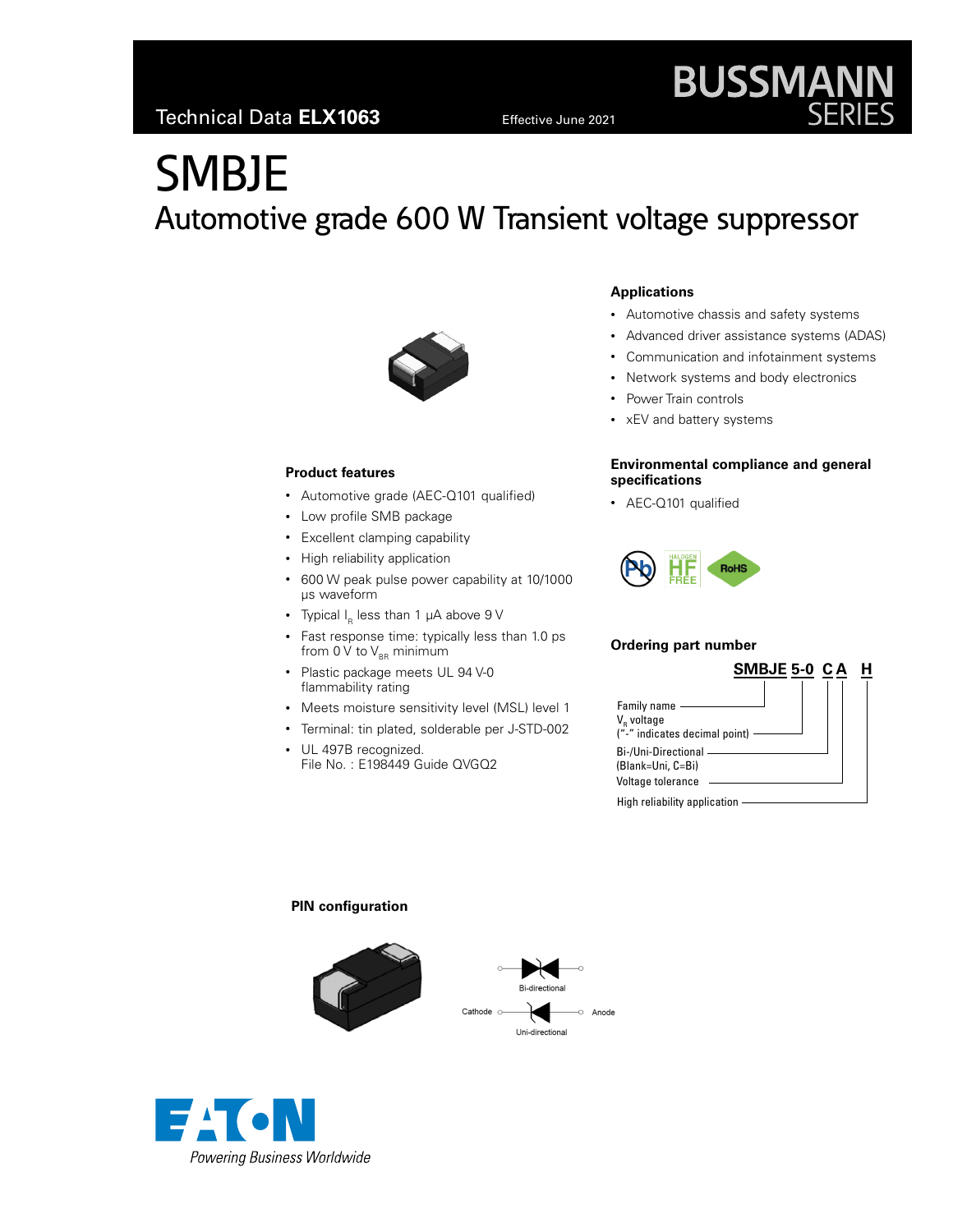#### **Absolute maximum ratings**

(+25 °C, RH=45%-75%, unless otherwise noted)

| <b>Parameter</b>                                                         | Symbol                   | Value           | Unit |
|--------------------------------------------------------------------------|--------------------------|-----------------|------|
| Storage operating junction temperature range                             | $I_{\rm STG}/I_{\rm J}$  | $-55$ to $+150$ | °C   |
| Steady state power dissipation at $T = +75$ °C                           | $P_{M(AV)}$              | 5               | W    |
| Peak pulse power dissipation on 10/1000 µs<br>waveform                   | $P_{\text{pp}}$          | 600             | W    |
| Maximum instantaneous forward voltage at<br>100 A for unidirectional     | V,                       | 5               | V    |
| Peak forward surge current, 8.3 ms single<br>half sine wave <sup>1</sup> | <b>FSM</b>               | 100             | А    |
| Typical thermal resistance junction to lead                              | $R_{_{\Theta\text{JL}}}$ | 20              | °C∕W |
| Typical thermal resistance junction to ambient                           | $R_{\theta JA}$          | 100             | °C∕W |

1. Measured on 8.3 ms single half sine wave or equivalent square wave for unidirectional device only,

duty cycle = 4 per minute maximum

#### **Mechanical parameters, pad layout- mm/inches**



| <b>Millimeters</b> |                | <b>Inches</b>  |                |
|--------------------|----------------|----------------|----------------|
| <b>Minimum</b>     | <b>Maximum</b> | <b>Minimum</b> | <b>Maximum</b> |
| 3.30               | 3.94           | 0.130          | 0.155          |
| 4.30               | 4.80           | 0.169          | 0.189          |
| 1.90               | 2.20           | 0.075          | 0.087          |
| 0.95               | 1.52           | 0.037          | 0.060          |
| 5.20               | 5.60           | 0.205          | 0.220          |
| 0.051              | 0.203          | 0.002          | 0.008          |
| 0.15               | 0.31           | 0.006          | 0.012          |
| 2.10               | 2.40           | 0.083          | 0.094          |
| 2.00               |                | 0.087          |                |
|                    | 2.60           |                | 0.102          |
| 2.30               |                | 0.091          |                |
|                    |                |                |                |

#### **Part marking**



Cathode band (uni-polar only) Part marking: xxxx = Date code yy- Refer to marking designator listed in Electrical characteristics table

#### **Packaging information - mm/inches**

Drawing not to scale.

Supplied in tape and reel packaging, 3,000 parts per 13" diameter reel (EIA-481 compliant)



| Dimensions     | Millimeters    | <b>Inches</b>      |
|----------------|----------------|--------------------|
| A0             | $3.76 + 0.3$   | $0.148 + 0.012$    |
| B0             | $5.69 + 0.3$   | $0.224 + 0.012$    |
| C              | 330.0          | 13.0               |
| D0             | $1.55 \pm 0.1$ | $0.061 + 0.004$    |
| E              | $1.75 \pm 0.2$ | $0.069 \pm 0.008$  |
| F1             | $13.3 + 0.3$   | $0.524 + 0.012$    |
| F              | $5.50 + 0.2$   | $0.217 + 0.008$    |
| P0             | $4.00 + 0.2$   | $0.157 + 0.008$    |
| P1             | $8.00 + 0.2$   | $0.3145 \pm 0.008$ |
| P <sub>2</sub> | $2.00 + 0.2$   | $0.079 \pm 0.008$  |
| W              | $12.0 + 0.2$   | $0.472 + 0.008$    |
| W1             | $15.7 + 2.0$   | $0.618 + 0.079$    |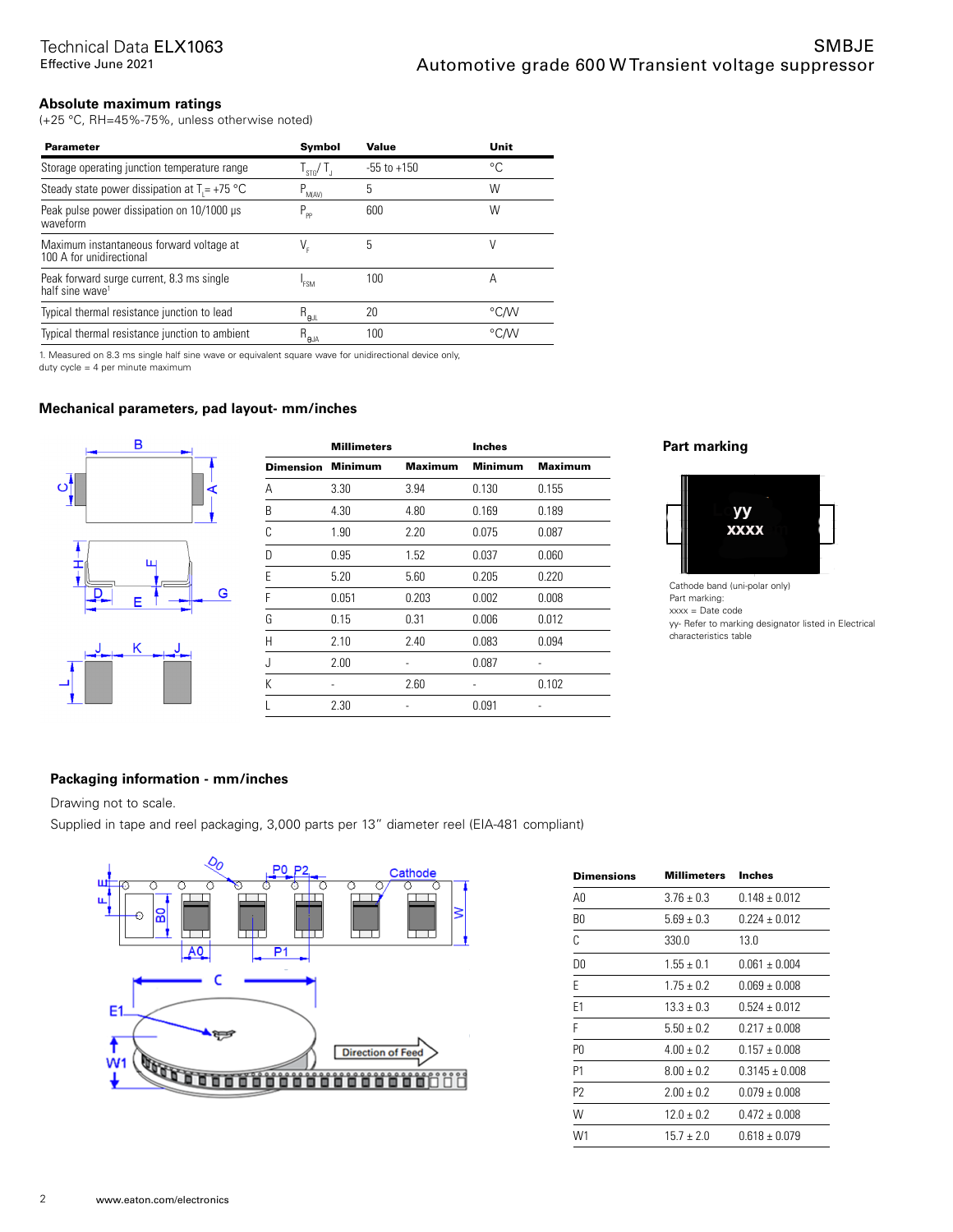#### SMBJE Automotive grade 600 W Transient voltage suppressor

### **Electrical specifications (+25 °C)** \* = not UL497B recognized

| Part number |                 | <b>Marking</b> |                        | $\mathbf{V}_{\textrm{\tiny R}}$ | $I_R \otimes V_R$ | $\mathbf{V}_{\text{\tiny BR}} @ \mathbf{I}_{\sf T}$ |                | ц,           | $V_c @ I_{PP}$ | $\mathbf{I}_{\mathsf{pp}}$ |
|-------------|-----------------|----------------|------------------------|---------------------------------|-------------------|-----------------------------------------------------|----------------|--------------|----------------|----------------------------|
| Uni-polar   | <b>Bi-polar</b> | Uni            | Bi                     | (V)                             | (μA)              | min (V)                                             | max (V)        | (mA)         | max (V)        | (A)                        |
| SMBJE5-0AH  | SMBJE5-0CAH     | KE             | AE                     | 5                               | 120               | 6.4                                                 | $\overline{7}$ | $10\,$       | 9.2            | 65.2                       |
| SMBJE6-0AH  | SMBJE6-0CAH     | KG             | AG                     | 6                               | 120               | 6.67                                                | 7.37           | $10\,$       | 10.3           | 58.3                       |
| SMBJE6-5AH  | SMBJE6-5CAH     | КK             | AK                     | 6.5                             | 120               | 7.22                                                | 7.98           | $10\,$       | 11.2           | 53.6                       |
| SMBJE7-0AH  | SMBJE7-0CAH     | KM             | AM                     | $7\phantom{.}$                  | $50\,$            | 7.78                                                | 8.6            | $10\,$       | 12             | 50                         |
| SMBJE7-5AH  | SMBJE7-5CAH     | КP             | AP                     | 7.5                             | $50\,$            | 8.33                                                | 9.21           | $\mathbf{1}$ | 12.9           | 46.5                       |
| SMBJE8-0AH  | SMBJE8-0CAH     | KR             | AR                     | 8                               | $20\,$            | 8.89                                                | 9.83           | $\mathbf{1}$ | 13.6           | 44.1                       |
| SMBJE8-5AH  | SMBJE8-5CAH     | КT             | AT                     | 8.5                             | $10\,$            | 9.44                                                | 10.4           | $\mathbf{1}$ | 14.4           | 41.7                       |
| SMBJE9-0AH  | SMBJE9-0CAH     | KV             | AV                     | $\boldsymbol{9}$                | 5                 | $10\,$                                              | 11.1           | $\mathbf{1}$ | 15.4           | 39                         |
| SMBJE11AH   | SMBJE11CAH      | ΚZ             | AZ                     | 11                              | $\mathbf{1}$      | 12.2                                                | 13.5           | $\mathbf{1}$ | 18.2           | 33                         |
| SMBJE12AH   | SMBJE12CAH      | LE             | BE                     | 12                              | $\mathbf{1}$      | 13.3                                                | 14.7           | $\mathbf{1}$ | 19.9           | 30.2                       |
| SMBJE13AH   | SMBJE13CAH      | LG             | BG                     | 13                              | $\mathbf{1}$      | 14.4                                                | 15.9           | $\mathbf{1}$ | 21.5           | 27.9                       |
| SMBJE14AH   | SMBJE14CAH      | LК             | BK                     | 14                              | $\mathbf{1}$      | 15.6                                                | 17.2           | $\mathbf{1}$ | 23.2           | 25.9                       |
| SMBJE15AH   | SMBJE15CAH      | LM             | <b>BM</b>              | 15                              | $\mathbf{1}$      | 16.7                                                | 18.5           | $\mathbf{1}$ | 24.4           | 24.6                       |
| SMBJE16AH   | SMBJE16CAH      | LP             | BP                     | 16                              | $\mathbf{1}$      | 17.8                                                | 19.7           | $\mathbf{1}$ | 26             | 23.1                       |
| SMBJE17AH   | SMBJE17CAH      | LR             | BR                     | 17                              | $\mathbf{1}$      | 18.9                                                | 20.9           | $\mathbf{1}$ | 27.6           | 21.8                       |
| SMBJE18AH   | SMBJE18CAH      | LT             | BT                     | 18                              | $\mathbf{1}$      | $20\,$                                              | 22.1           | $\mathbf{1}$ | 29.2           | 20.6                       |
| SMBJE20AH   | SMBJE20CAH      | LV             | BV                     | $20\,$                          | $\mathbf{1}$      | 22.2                                                | 24.5           | $\mathbf{1}$ | 32.4           | 18.6                       |
| SMBJE22AH   | SMBJE22CAH      | LX             | BX                     | 22                              | $\mathbf{1}$      | 24.4                                                | 26.9           | $\mathbf{1}$ | 35.5           | 16.9                       |
| SMBJE24AH   | SMBJE24CAH      | LZ             | BZ                     | 24                              | $\mathbf{1}$      | 26.7                                                | 29.5           | $\mathbf{1}$ | 38.9           | 15.4                       |
| SMBJE26AH   | SMBJE26CAH      | ME             | СE                     | 26                              | $\mathbf{1}$      | 28.9                                                | 31.9           | $\mathbf{1}$ | 42.1           | 14.3                       |
| SMBJE28AH   | SMBJE28CAH      | MG             | CG                     | 28                              | $\mathbf{1}$      | 31.1                                                | 34.4           | $\mathbf{1}$ | 45.4           | 13.2                       |
| SMBJE30AH   | SMBJE30CAH      | МK             | СK                     | 30                              | $\mathbf{1}$      | 33.3                                                | 36.8           | $\mathbf{1}$ | 48.4           | 12.4                       |
|             |                 |                |                        |                                 |                   |                                                     |                | $\mathbf{1}$ |                |                            |
| SMBJE33AH   | SMBJE33CAH      | MM             | <b>CM</b>              | 33                              | $\mathbf{1}$      | 36.7                                                | 40.6           |              | 53.3           | 11.3                       |
| SMBJE36AH   | SMBJE36CAH      | MP             | СP                     | 36                              | $\mathbf{1}$      | $40\,$                                              | 44.2           | $\mathbf{1}$ | 58.1           | 10.4                       |
| SMBJE40AH   | SMBJE40CAH      | MR             | СR                     | 40                              | $\mathbf{1}$      | 44.4                                                | 49.1           | $\mathbf{1}$ | 64.5           | 9.3                        |
| SMBJE43AH   | SMBJE43CAH      | MT             | СT                     | 43                              | $\mathbf{1}$      | 47.8                                                | 52.8           | $\mathbf{1}$ | 69.4           | 8.7                        |
| SMBJE45AH   | SMBJE45CAH      | MV             | CV                     | 45                              | $\mathbf{1}$      | $50\,$                                              | 55.3           | $\mathbf{1}$ | 72.7           | 8.3                        |
| SMBJE48AH   | SMBJE48CAH      | MX             | СX                     | 48                              | $\mathbf{1}$      | 53.3                                                | 58.9           | $\mathbf{1}$ | 77.4           | 7.8                        |
| SMBJE51AH   | SMBJE51CAH      | MZ             | СZ                     | 51                              | $\mathbf{1}$      | 56.7                                                | 62.7           | $\mathbf{1}$ | 82.4           | 7.3                        |
| SMBJE54AH   | SMBJE54CAH      | NE             | DE                     | 54                              | $\mathbf{1}$      | 60                                                  | 66.3           | $\mathbf{1}$ | 87.1           | 6.9                        |
| SMBJE58AH   | SMBJE58CAH      | ΝG             | DG                     | 58                              | $\mathbf{1}$      | 64.4                                                | 71.2           | $\mathbf{1}$ | 93.6           | 6.4                        |
| SMBJE60AH   | SMBJE60CAH      | ΝK             | DK                     | 60                              | $\mathbf{1}$      | 66.7                                                | 73.7           | $\mathbf{1}$ | 96.8           | 6.2                        |
| SMBJE64AH   | SMBJE64CAH      | <b>NM</b>      | DM                     | 64                              | $\mathbf{1}$      | 71.1                                                | 78.6           | 1            | 103            | 5.8                        |
| SMBJE70AH   | SMBJE70CAH      | <b>NP</b>      | DP                     | 70                              | 1                 | 77.8                                                | 86             | $\mathbf{1}$ | 113            | 5.3                        |
| SMBJE75AH   | SMBJE75CAH      | <b>NR</b>      | DR                     | 75                              | 1                 | 83.3                                                | 92.1           | $\mathbf{1}$ | 121            | 5                          |
| SMBJE78AH   | SMBJE78CAH      | NT             | DT                     | 78                              | 1                 | 86.7                                                | 95.8           | 1            | 126            | 4.8                        |
| SMBJE85AH   | SMBJE85CAH      | NV             | DV                     | 85                              | $\mathbf{1}$      | 94.4                                                | 104            | 1            | 137            | 4.4                        |
| SMBJE90AH   | SMBJE90CAH      | NΧ             | DX                     | 90                              | 1                 | 100                                                 | 111            | $\mathbf{1}$ | 146            | 4.1                        |
| SMBJE100AH  | SMBJE100CAH     | ΝZ             | DZ                     | 100                             | $\mathbf{1}$      | 111                                                 | 123            | $\mathbf{1}$ | 162            | 3.7                        |
| SMBJE110AH  | SMBJE110CAH     | PE             | EE                     | 110                             | $\mathbf{1}$      | 122                                                 | 135            | 1            | 177            | 3.4                        |
| SMBJE120AH  | SMBJE120CAH     | PG             | EG                     | 120                             | $\mathbf{1}$      | 133                                                 | 147            | 1            | 193            | 3.1                        |
| SMBJE130AH  | SMBJE130CAH     | PK             | EK                     | 130                             | $\mathbf{1}$      | 144                                                 | 159            | $\mathbf{1}$ | 209            | 2.9                        |
| SMBJE150AH  | SMBJE150CAH     | PM             | EM                     | 150                             | $\mathbf{1}$      | 167                                                 | 185            | $\mathbf{1}$ | 243            | 2.5                        |
| SMBJE160AH  | SMBJE160CAH     | PP             | EP                     | 160                             | 1                 | 178                                                 | 197            | 1            | 259            | 2.3                        |
| SMBJE170AH  | SMBJE170CAH     | PR             | ER                     | 170                             | $\mathbf{1}$      | 189                                                 | 209            | $\mathbf{1}$ | 275            | 2.2                        |
| SMBJE180AH  | SMBJE180CAH     | PT             | ET                     | 180                             | $\mathbf{1}$      | 201                                                 | 222            | $\mathbf{1}$ | 292            | 2.1                        |
| SMBJE190AH  | SMBJE190CAH     | PV             | EV                     | 190                             | $\mathbf{1}$      | 211                                                 | 234            | $\mathbf{1}$ | 307            | $\overline{2}$             |
| SMBJE200AH  | SMBJE200CAH     | PX             | EX                     | 200                             | $\mathbbm{1}$     | 224                                                 | 247            | $\mathbf{1}$ | 324            | 1.9                        |
| SMBJE210AH  | SMBJE210CAH     | PZ             | EZ                     | 210                             | $\mathbbm{1}$     | 233                                                 | 258            | $\mathbf{1}$ | 337            | 1.8                        |
| SMBJE220AH  | SMBJE220CAH     | QE             | FE                     | 220                             | $\mathbf{1}$      | 246                                                 | 272            | $\mathbf{1}$ | 356            | 1.7                        |
| SMBJE250AH  | SMBJE250CAH     | QG             | $\mathop{\mathsf{FG}}$ | 250                             | $\mathbf{1}$      | 279                                                 | 309            | $\mathbf{1}$ | 405            | 1.5                        |
| SMBJE300AH  | SMBJE300CAH     | QK             | FK                     | 300                             | $\mathbbm{1}$     | 335                                                 | 371            | $\mathbf{1}$ | 486            | 1.3                        |
| SMBJE350AH  | SMBJE350CAH     | 0M             | FM                     | 350                             | $\mathbf{1}$      | 391                                                 | 432            | $\mathbf{1}$ | 567            | 1.1                        |
| SMBJE400AH  | SMBJE400CAH     | QP             | ${\sf FP}$             | 400                             | $\mathbf{1}$      | 447                                                 | 494            | $\mathbf{1}$ | 648            | $0.9\,$                    |
| SMBJE440AH  | SMBJE440CAH     | QR             | FR                     | 440                             | $\mathbf{1}$      | 492                                                 | 543            | $\mathbf{1}$ | 713            | 0.8                        |
| SMBJE460AH* | SMBJE460CAH*    | QT             | FT                     | 460                             | $\mathbf{1}$      | 510                                                 | 560            | $\mathbf{1}$ | 735            | 0.8                        |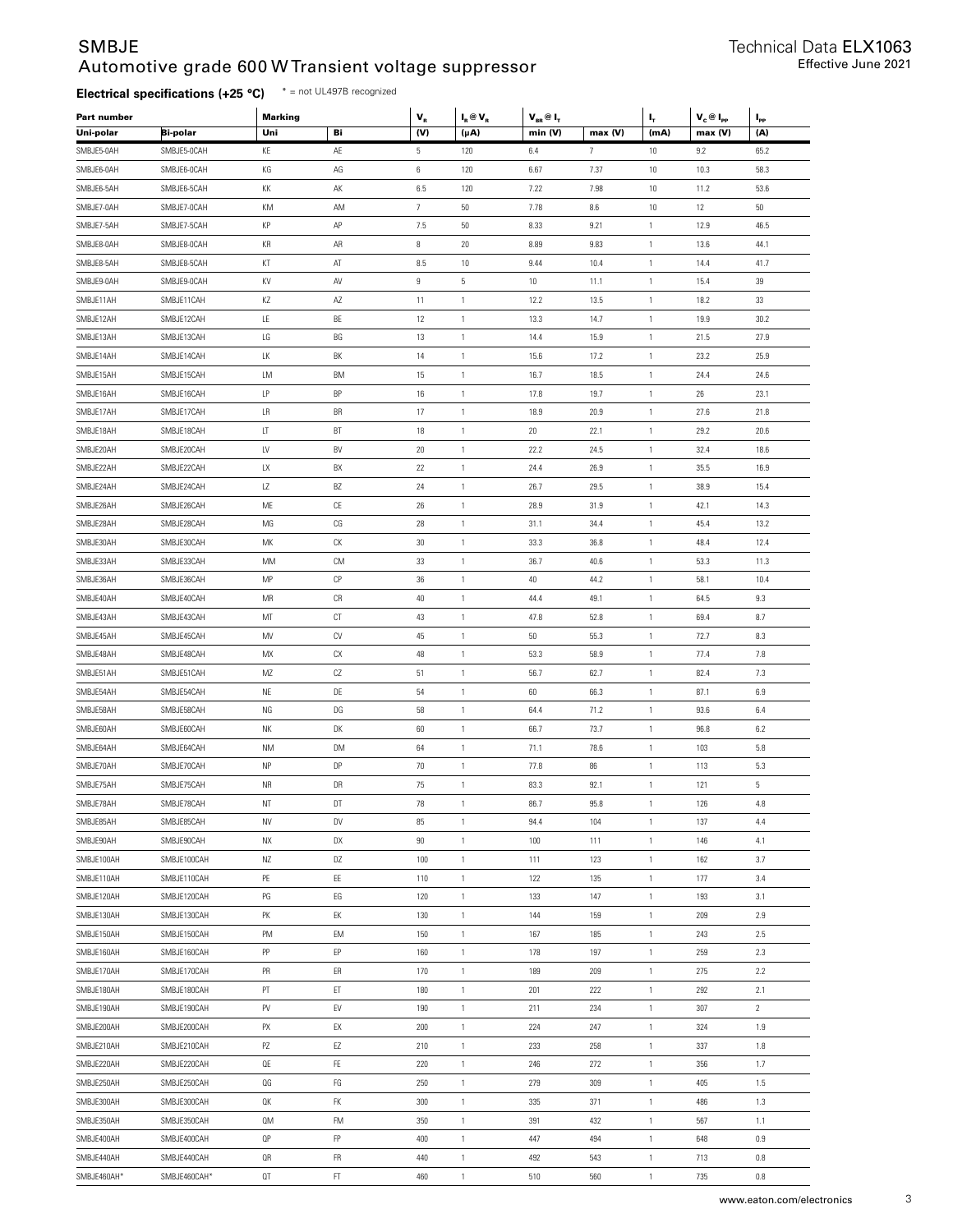#### **Ratings and V-I characteristic curves** (+25 °C unless otherwise noted)





Surge waveform: 10/1000 μs

 $V_{\text{p}}$ : Stand-off voltage -- Maximum voltage that can be applied

 $V_{BB}$ : Breakdown voltage

 $V_{\rm c}$ : Clamping voltage -- Peak voltage measured across the suppressor at a specified  $I_{\rm PP}$ 

l<sub>R</sub>: Reverse leakage current

l<sub>r</sub>: Test current

 $\mathsf{V}_{_{\mathsf{F}}}\mathsf{:}$  Forward voltage drop for Uni-directional



#### **Peak pulse power dissipation curve**



### **Pulse waveform Pulse derating curve**

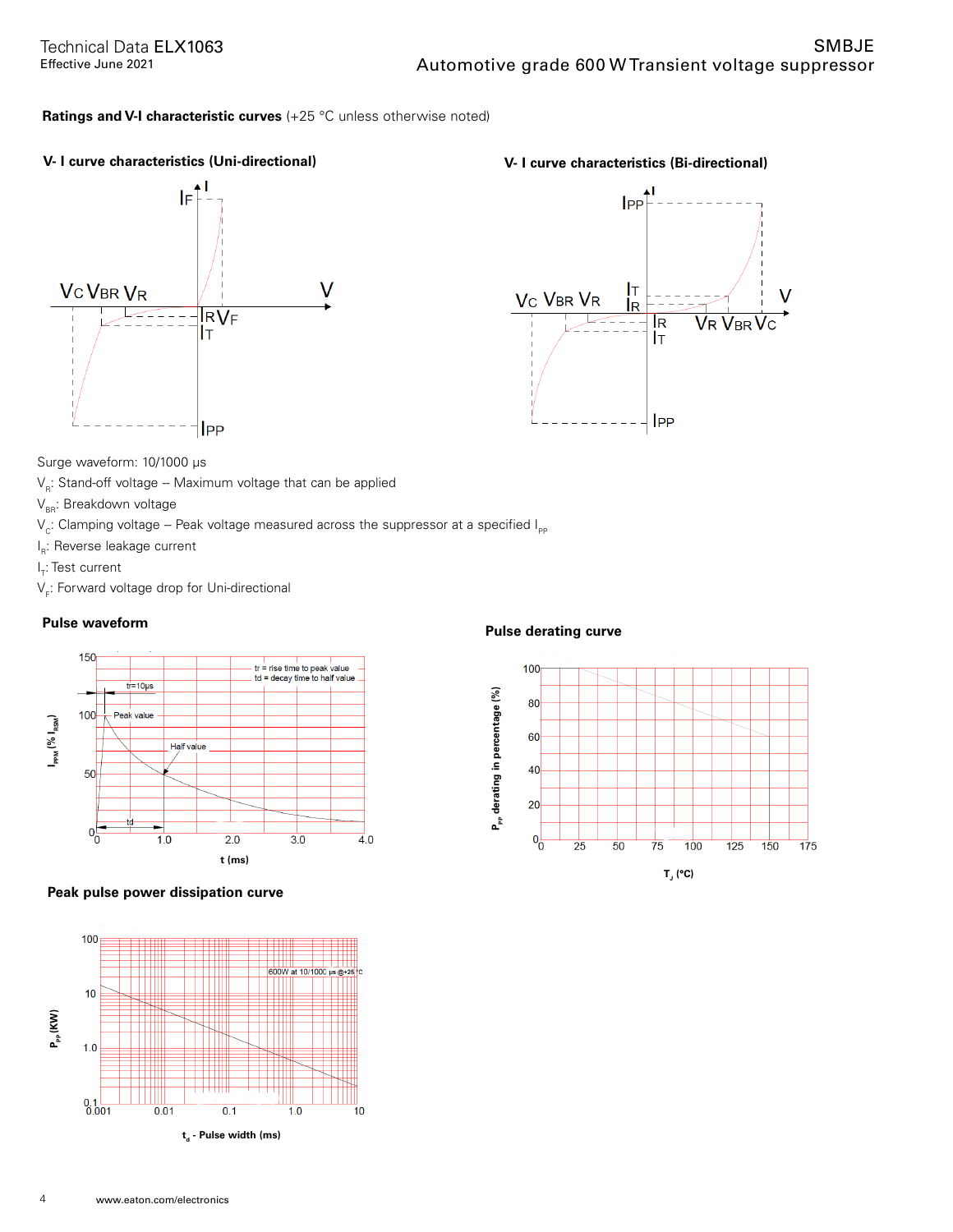#### **Solder reflow profile**



#### **Table 1 - Standard SnPb solder (T c )**

| Package<br>thickness | Volume<br>mm3<br>$350$ | Volume<br>mm <sub>3</sub><br>>350 |
|----------------------|------------------------|-----------------------------------|
| $<$ 2.5 mm           | 235 °C                 | 220°C                             |
| $\geq$ 2.5 mm        | 220°C                  | 220°C                             |

**Table 2 - Lead (Pb) free solder (T c )**

| Package<br>thickness | Volume<br>mm <sup>3</sup><br><350 | Volume<br>mm <sup>3</sup><br>350 - 2000 | Volume<br>mm <sup>3</sup><br>>2000 |
|----------------------|-----------------------------------|-----------------------------------------|------------------------------------|
| $<$ 1.6 mm           | 260 °C                            | 260 °C                                  | 260 °C                             |
| $1.6 - 2.5$ mm       | 260 °C                            | 250 °C                                  | $245$ °C                           |
| $>2.5$ mm            | 250 °C                            | 245 °C                                  | $245$ °C                           |

#### **Reference J-STD-020**

| <b>Profile feature</b>                                                         | <b>Standard SnPb solder</b> | Lead (Pb) free solder             |
|--------------------------------------------------------------------------------|-----------------------------|-----------------------------------|
| Preheat and soak<br>• Temperature min. $(T_{smin})$                            | 100 °C                      | 150 °C                            |
| • Temperature max. $(Tsmax)$                                                   | 150 °C                      | 200 °C                            |
| • Time (T <sub>smin</sub> to T <sub>smax</sub> ) (t <sub>s</sub> )             | 60-120 seconds              | 60 - 180 seconds                  |
| Ramp up rate $T_L$ to $T_D$                                                    | 3 °C/ second max.           | 3 °C/ second max.                 |
| Liquidous temperature (TL)<br>Time $(tL)$ maintained above T.                  | 183 °C<br>60-150 seconds    | $217^{\circ}$ C<br>60-150 seconds |
| Peak package body temperature (Tp)*                                            | Table 1                     | Table 2 (+0, -5 $^{\circ}$ C)     |
| Time $(t_0)^*$ within 5 °C of the specified classification temperature $(T_c)$ | 20 seconds*                 | 40 seconds*                       |
| Ramp-down rate $(T_p$ to $T_l$ )                                               | 6 °C/ second max.           | 6 °C/ second max.                 |
| Time 25 $\degree$ C to peak temperature                                        | 6 minutes max.              | 8 minutes max.                    |

 $^*$  Tolerance for peak profile temperature (T<sub>p</sub>) is defined as a supplier minimum and a user maximum.

Life Support Policy: Eaton does not authorize the use of any of its products for use in life support devices or systems without the express written approval of an officer of the Company. Life support systems are devices which support or sustain life, and whose failure to perform, when properly used in accordance with instructions for use provided in the labeling, can be reasonably expected to result in significant injury to the user.

Eaton reserves the right, without notice, to change design or construction of any products and to discontinue or limit distribution of any products. Eaton also<br>reserves the right to change or update, without notice, any te

#### **Eaton**

**Electronics Division** 1000 Eaton Boulevard Cleveland, OH 44122 United States Eaton.com/electronics

Powering Business Worldwide

© 2021 Eaton All Rights Reserved Printed in USA Publication No. ELX1063 BU-ELX21063 June 2021

Eaton is a registered trademark.

All other trademarks are property of their respective owners.

Follow us on social media to get the latest product and support information.